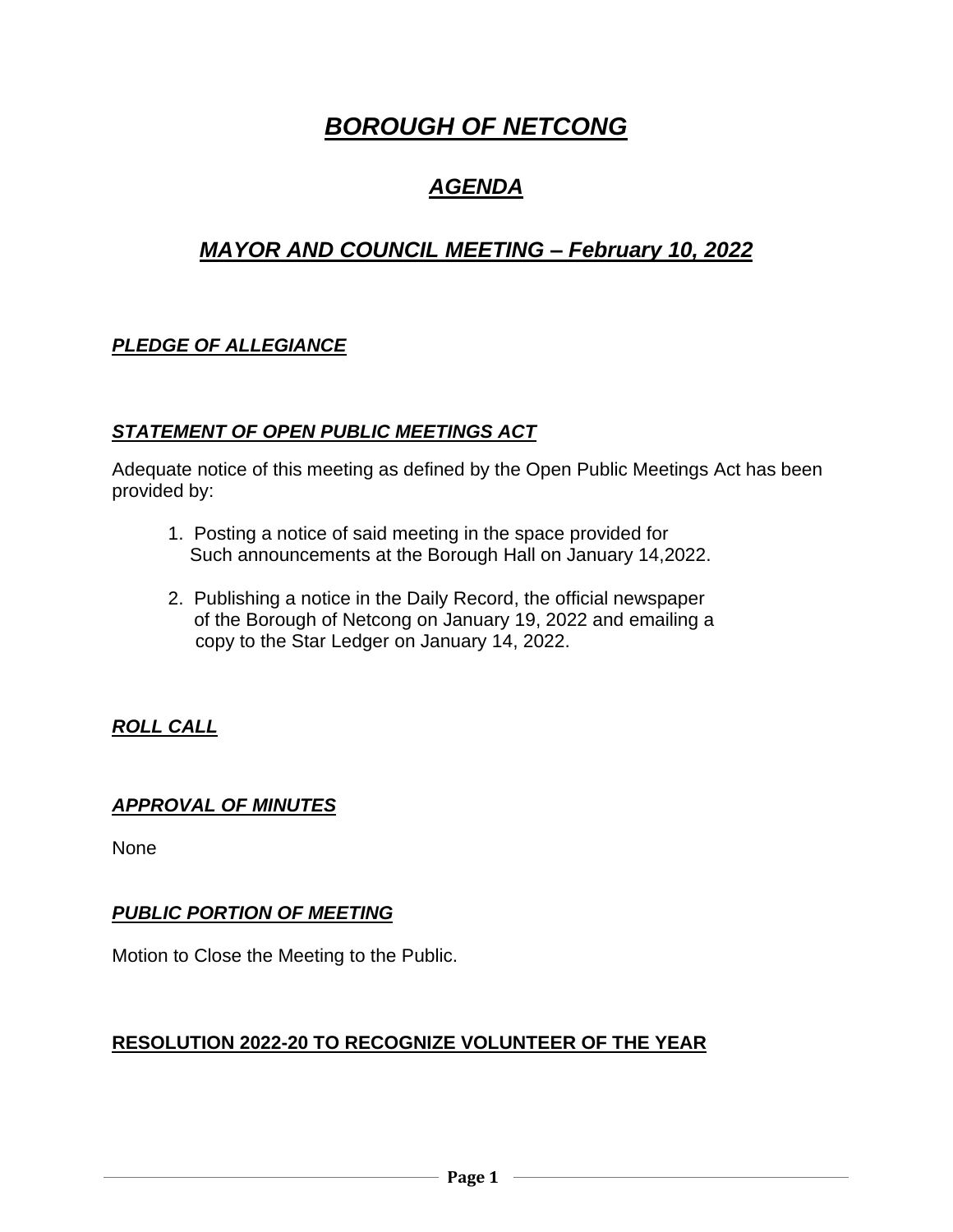## **PRESENTATION OF VOLUNTEER OF THE YEAR AWARD**

## **POLICE CHIEF COMMENDATION – PTL. MATT PAONESSA AND PTL. ROB POPELKA**

#### **PRESENTATION – RETIREMENT - WILLIAM HART**

**Proclamation-** Recognizing William "Bill" Hart for His Years of Service to the Borough of Netcong

#### *ORDINANCE ADOPTIONS*

None

#### *CORRESPONDENCE*

None

#### *BOROUGH ADMINISTRATOR REPORT*

#### *COMMITTEE REPORTS*

| Finance & Insurance:                                                                     | E. Still     | J. Sylvester |
|------------------------------------------------------------------------------------------|--------------|--------------|
| Economic Development:                                                                    | R. Hathaway  | E. Still     |
| <b>Public Safety:</b><br>(Police, Fire, Rescue)                                          | J. Sylvester | T. Laureys   |
| Dept. of Public<br>Works & Utilities:                                                    | J. Albensi   | R. Hathaway  |
| Recreation:                                                                              | T. Morton    | J. Albensi   |
| <b>Public Services:</b><br>(Human Services<br>Recycling & Solid<br><b>Waste Disposal</b> | T. Laureys   | T. Morton    |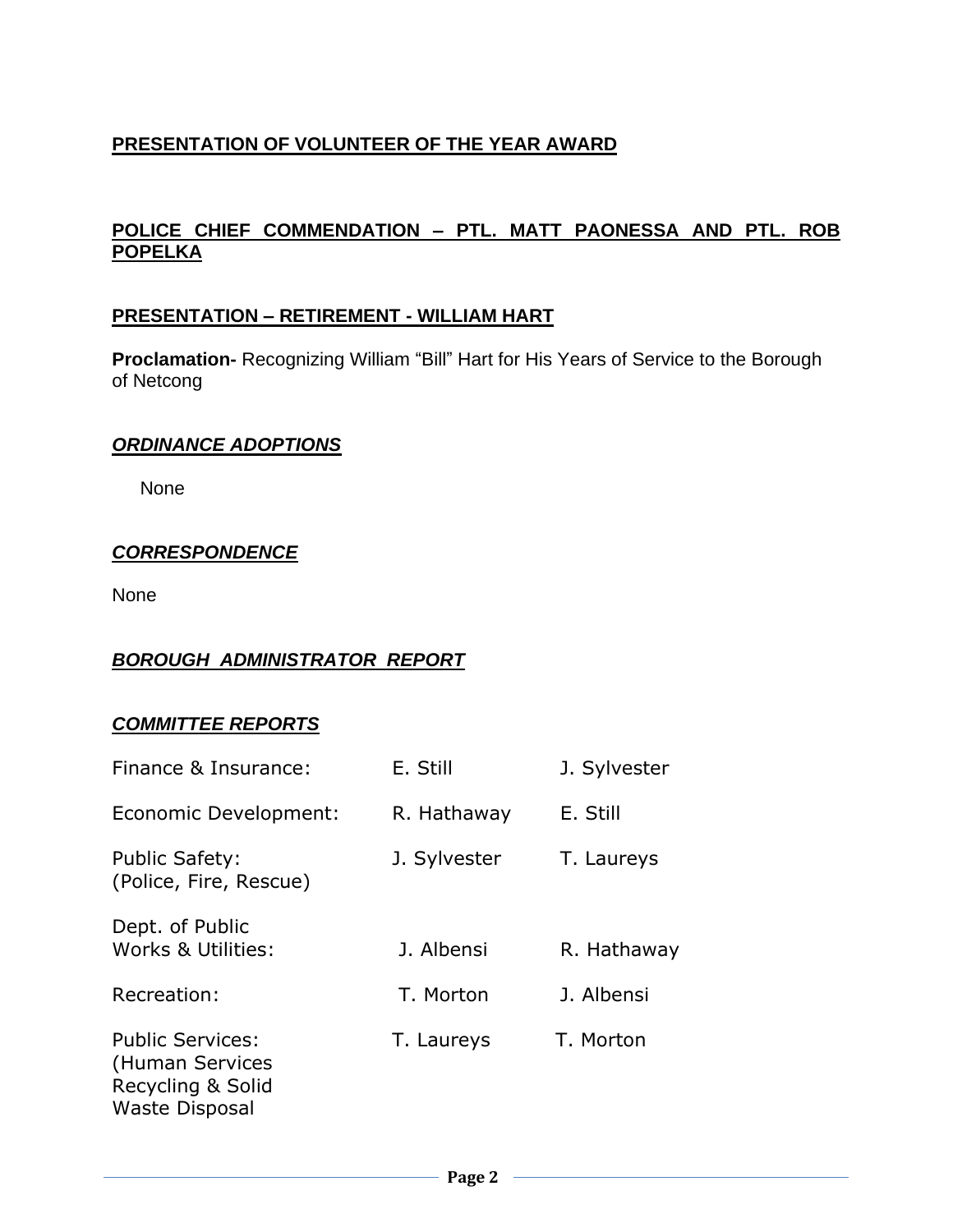## *OLD BUSINESS*

None

#### *NEW BUSINESS*

None

## *PRIVILEGE OF THE FLOOR TO THE COUNCIL*

#### *MAYOR'S COMMENTS*

#### *RESOLUTIONS*

**1. Resolution 2022-28-** To Redeem Tax Sale Certificate 21-00002

**2. Resolution 2022-29-** Cancelling the Tax Assessment on the Properties Known as Block 16.01, Lot 25.01 and Block 16.01, Lot 24

**3. Resolution 2022-30-** Authorizing the Settlement of the 2021 Tax Appeal Pertaining to Block 16.01, Lots 25.01 &24

#### *ORDINANCE INTRODUCTIONS*

**1. Ordinance 2022-1 -** An Ordinance Authorizing The Chief Of Police To Execute An Application For A Charitable Solicitation Permit For Netcong Volunteer Fire Company No. 1's "Coin Drop" On Memorial Day Weekend And Columbus Day Weekend At The Intersections Of Allen Street And Ledgewood Avenue And Main Street And Route 46 And Route 183 In The Borough Of Netcong, County Of Morris, State Of New Jersey

Motion to Introduce Ordinance #2022-1- and Read by Title Only.

Motion to Pass Ordinance #2022-1- on First Reading.